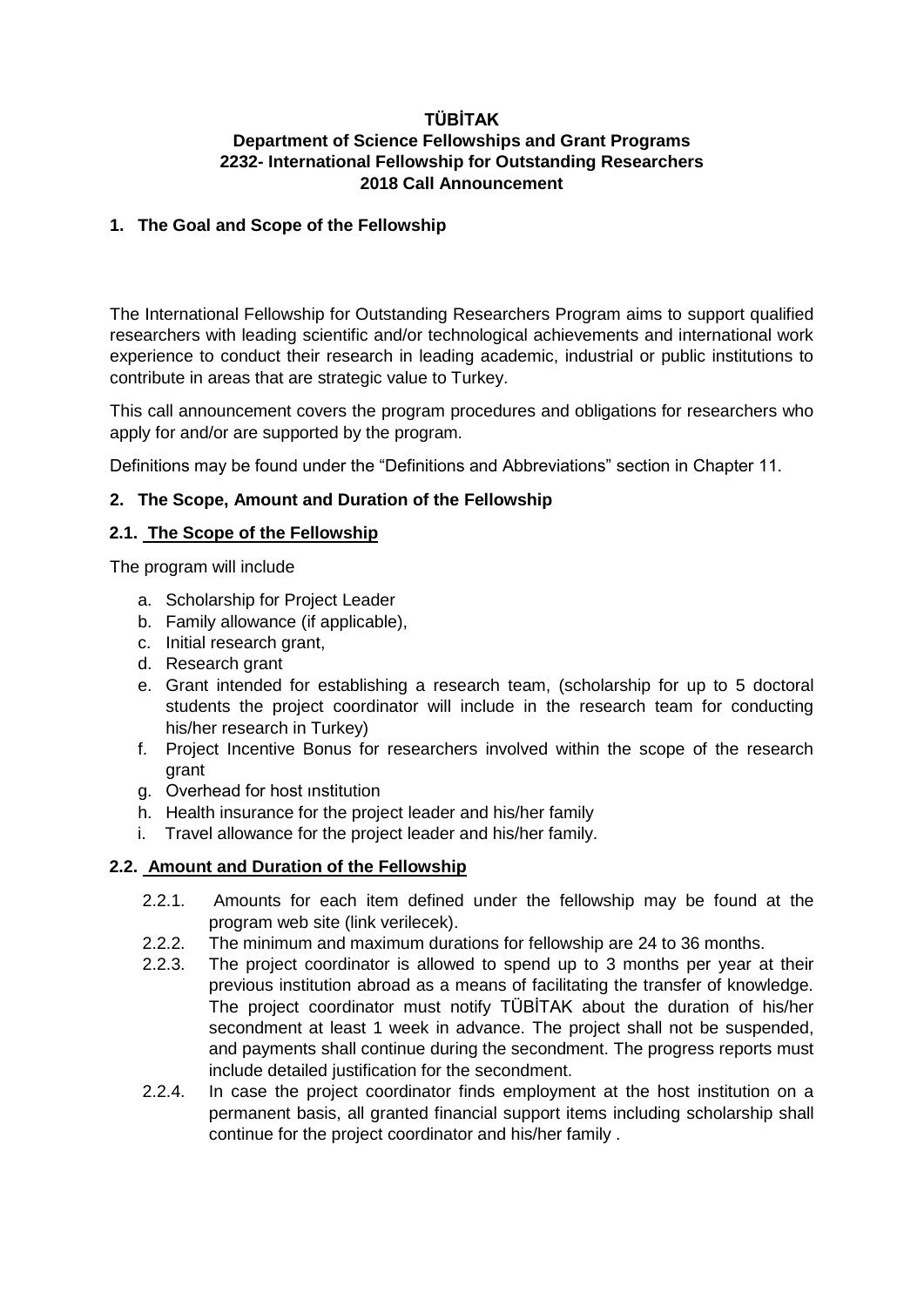- 2.2.5. Initial Research grant payment is offered to help the project coordinator launch his/her research activities in Turkey and to establish a suitable research environment within 1 year following the award of the grant.
- 2.2.6. The project coordinator is expected to complete his/her research within the grant period. The duration of the project can be extended to a maximum of twenty-five percent of the total project period. The inquiry of the project coordinator for extension shall be approved by the TÜBİTAK Presidency, upon the consent of the relevant Group Executive Committee. The Executive Council of TÜBİTAK shall decide for those cases where the aforementioned extension period is exceeded.
- 2.2.7. Upon the inquiry of the project coordinator, any additional payment decision will be given by the TÜBİTAK Presidency following the consent of the relevant Group Executive Committee. Additional payment request must not exceed the upper limits of the grant decision.
- 2.2.8. Payments listed under articles c, d, e, f and g of the grant will be transferred to the private account opened by the host institution Payments listed under the other articles will be transferred to the bank account of the project coordinator by TÜBİTAK.
- 2.2.9. Expenditures of the allocated budget will be made under the scope of the "Rules and Procedures on the Expenditure of the Amounts to be Transferred to the General Budget Public Administrations and Special Budgeted Administrations for Projects from the TÜBİTAK Resources, and on the Expenditures for Foreign-Support Projects Run by TÜBİTAK," "Rules on the Transfer, Expenditure, Accounting and Audit of the Amounts to be Granted by TÜBİTAK to Private Institutions and Foundation Universities for Projects," or "Rules and Procedures to Apply in the Financial Transactions concerning the Amounts to be Transferred for Projects from the TÜBİTAK Resources to Research Infrastructures and Public Administrations Falling Outside the Scope of the Public Finance Management and Control Law, no 5018," depending on the type of the expenditure concerned.

# **3. Terms, Methods of Application and Required Documents**

# **3.1. Application Conditions**

- 3.1.1. The application must be submitted by the researcher who will conduct the research.
- 3.1.2. The project coordinator must not have resided in Turkey for more than 12 months in the last 3 years prior to the call deadline.
- 3.1.3. One of the following work experience requirements must be met prior to the call deadline:

### Early Stage Researchers:

- Researchers at the beginning of their careers **who have obtained a doctoral degree within the last 4 years, hold a position of at least Assistant Professor and/or carried out his/her research postdoctoral research**
- **At least 4 years of full-time research experience** abroad after obtaining bachelor's degree (a maximum of 2 years of master degree, a maximum 3 years of doctoral degree with thesis completed abroad will be taken under consideration in this context).

Experienced Researchers: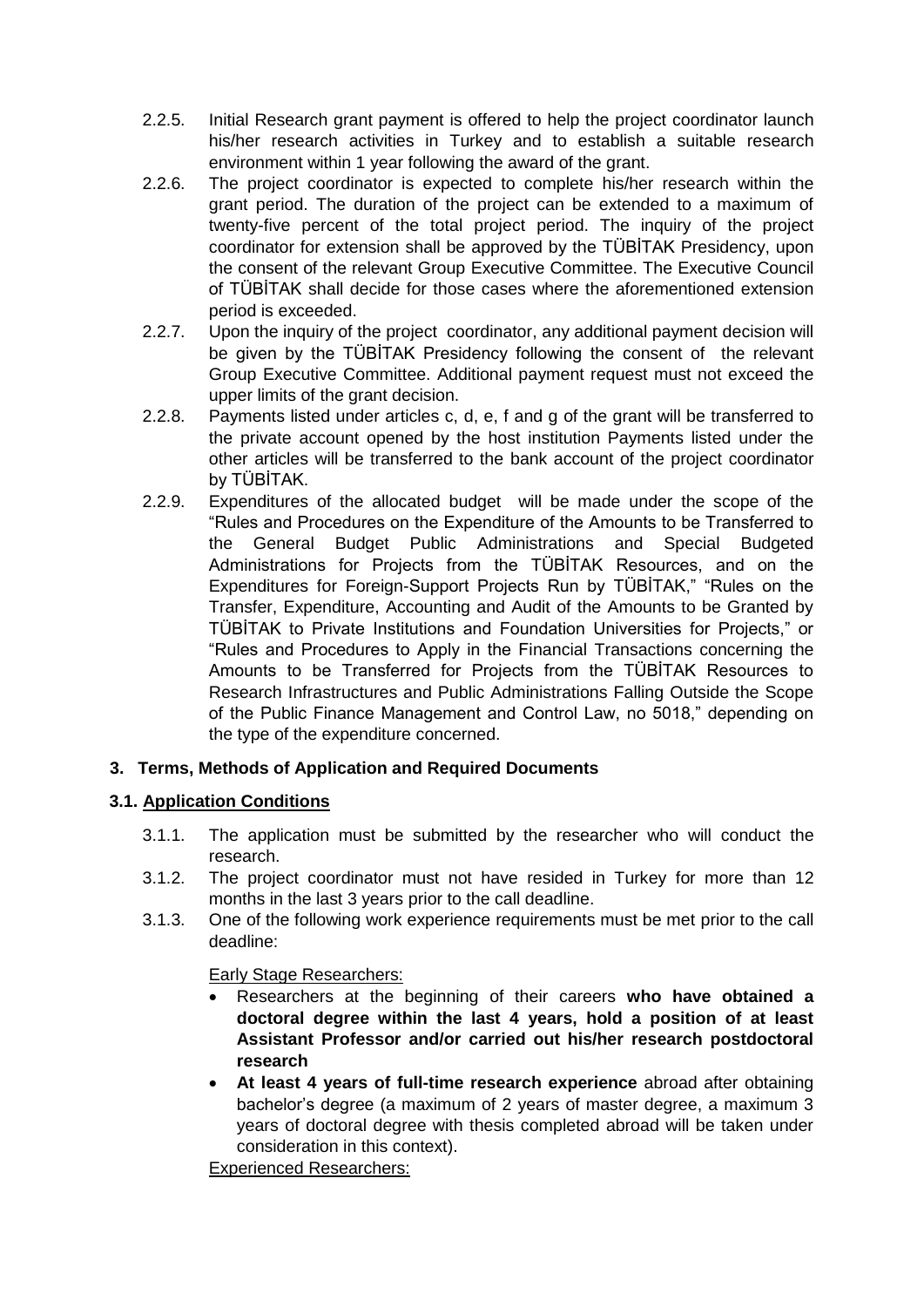- Researchers who have **worked 4 years as at least an Assistant Professor** abroad
- **At least 6 years full time research experience** abroad obtaining bachelor's degree (a maximum of 2 years of master degree, a maximum 3 years of doctoral degree with thesis completed abroad will be taken under consideration in this context).

Early stage and experienced researchers are expected to provide any one of the following qualifications:

# **For Early Stage Researchers:**

- The University where researcher hold a position of at least **Assistant Professor** and/or carried out his/her **postdoctoral research** before coming to Turkey must be placed among the **top 100** universities in the field-based rankings according to the **QS** (Quacquarelli Symonds) World University Ranking or **THE** (Times Higher Education) Rankings by subject in **any year within the duration of 3 years** prior to the call deadline.
- The project Coordinator is required to be placed in the "**Highly Cited Researchers**" published by Thomson Reuters in **any year within the duration of 3 years** prior to the call deadline.
- The company he/she worked at before coming to Turkey must be placed in the "**Top 2500 Companies**" according to the "Industrial R&D Investment Scoreboard" published by the European Commission Joint Research Center in **any year within the duration of 3 years** prior to the call deadline.
- The institution he/she worked at before coming to Turkey must be placed among the "**Top 250 Institutions**" according to the "Scimago Institutions Ranking-Government" in **any year within the duration of 3 years** prior to the call deadline.

# **For Experienced Researchers:**

- Experienced researcher is required to be placed in the **"Highly Cited Researchers"** published by Thomson Reuters in any year within the duration of **3 years** prior to the call deadline.
- The University where researcher hold a position of at least **Assistant Professor** and/or carried out his/her **postdoctoral research** before coming to Turkey must be placed among the **top 100** universities in the field-based rankings according to the **QS** (Quacquarelli Symonds) World University Ranking or **THE** (Times Higher Education) Rankings by subject in **any year within the duration of 3 years** prior to the call deadline.
- The company he/she worked at before coming to Turkey must be placed in the "**Top 2500 Companies**" according to the "Industrial R&D Investment Scoreboard" published by the European Commission Joint Research Center in **any year within the duration of 3 years** prior to the call deadline.
- The institution he/she worked at before coming to Turkey must be placed among the "**Top 250 Institutions**" according to the "Scimago Institutions Ranking-Government" in **any year within the duration of 3 years** prior to the call deadline.
- 3.1.4. Researchers who were previously awarded scholarships or grants to go abroad for education or research purposes and who are required to complete their compulsory service after returning to Turkey may not apply to this program as coordinators.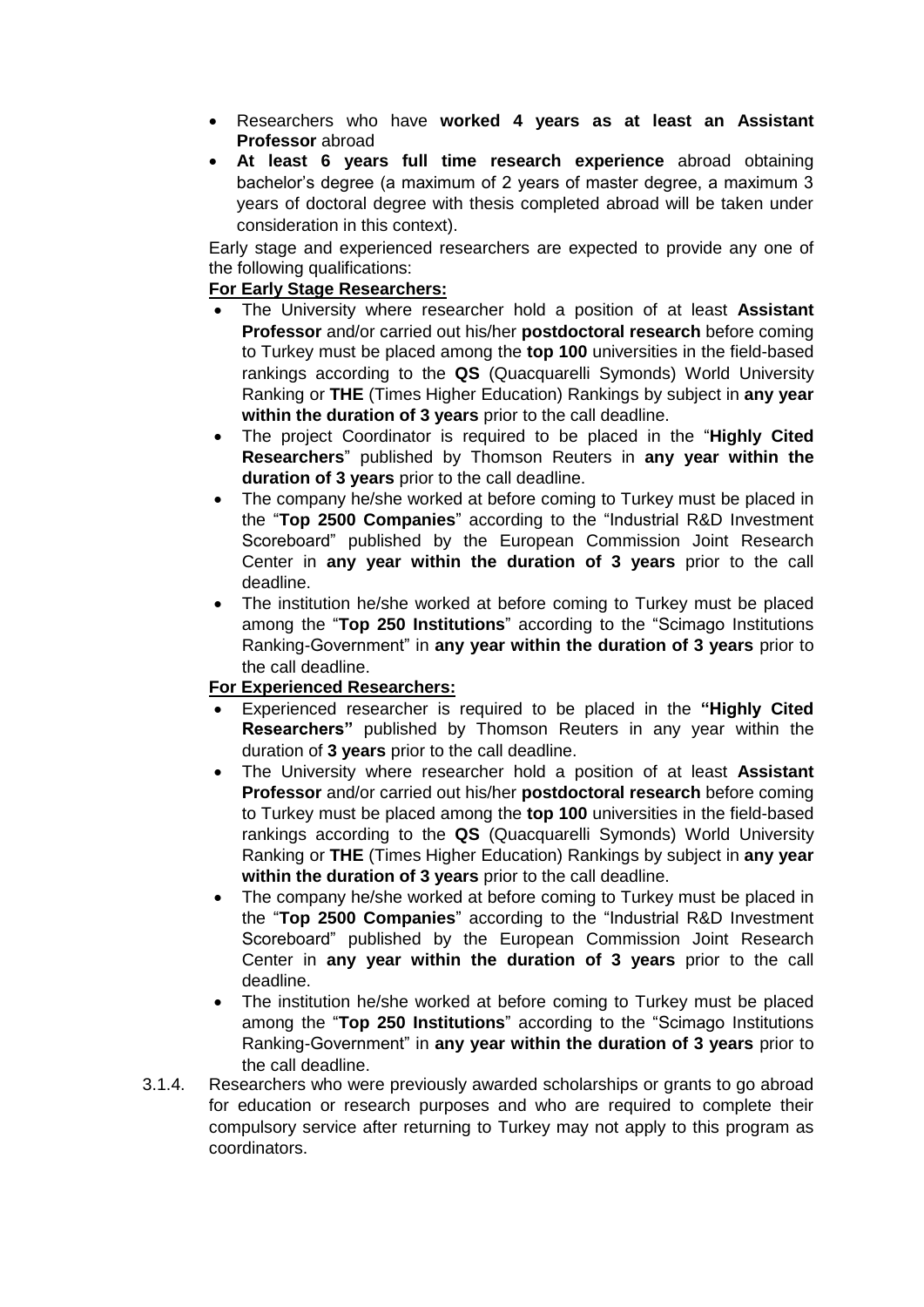3.1.5. The application is submitted based on the most recent degree. In case that the recent degree was not used, the application will be returned without evaluation or provisions concerning the revocation of the fellowship will apply during the grant period.

## **3.2. Required Documents**

- 3.2.1. Project proposal form
- 3.2.2. A motivation Letter, prepared by Project Leader and must include purpose for coming to Turkey, the research projects/plans and career plans after International Fellowship for Outstanding Researchers Programme
- 3.2.3. For those living abroad at the time of the application, documents proving residency abroad (such as tax certificates, tenancy agreements or monthly utility bills); for researchers with Turkish citizenship, entry/exit records for the last three years prior to call deadline, obtained from e-devlet.
- 3.2.4. Certified copy of the most recent diploma or graduation certificate. (A certified English translation must be submitted if the diploma is not in Turkish or English).
- 3.2.5. For researchers without doctoral degrees, document(s) proving their full-time research experience abroad (for instance, a certificate of employment obtained from human resources showing the applicant's position, working hours and duration of employment).
- 3.2.6. Declaration of commitment to comply with ethical rules and any required permissions (if required).
- 3.2.7. An invitation letter signed by the president or vice president of the university; by the director of the research infrastructure qualified under the Law no 6550; by the executive or his/her assignee of the private sector organization or other public institution.
- 3.2.8. Recent Curriculum vitae

Applications will be evaluated based on the documents uploaded to the system. Therefore documents related to each requirement must be summited with clear and required content.

### **3.3. Documents to Initiate the Fellowship**

- 3.3.1. Following the notification of the grant decision, the Project Coordinator must submit the following documents to TÜBİTAK and start his/her research within 6 months at the latest.
	- 3.3.1.1. A letter of commitment concretely specifying the benefits that will be provided to the coordinator for the duration of the research and, in case the host institution is a university, the letter must include the list of the course (s) to be offered by the project coordinator,
	- 3.3.1.2. The grant agreement to be signed among TÜBİTAK, the project coordinator, and the following officials of the host institution:
		- 3.3.1.2.1. Highest level official of the institution (chancellor, directorgeneral, president, etc.),
		- 3.3.1.2.2. In case the host institution is a university, the top director (dean, institute director, etc.) and the department director (head of department, etc.) of the department,
		- 3.3.1.2.3. Director, in case the host institution is a research infrastructure qualified under the Law no 6550, or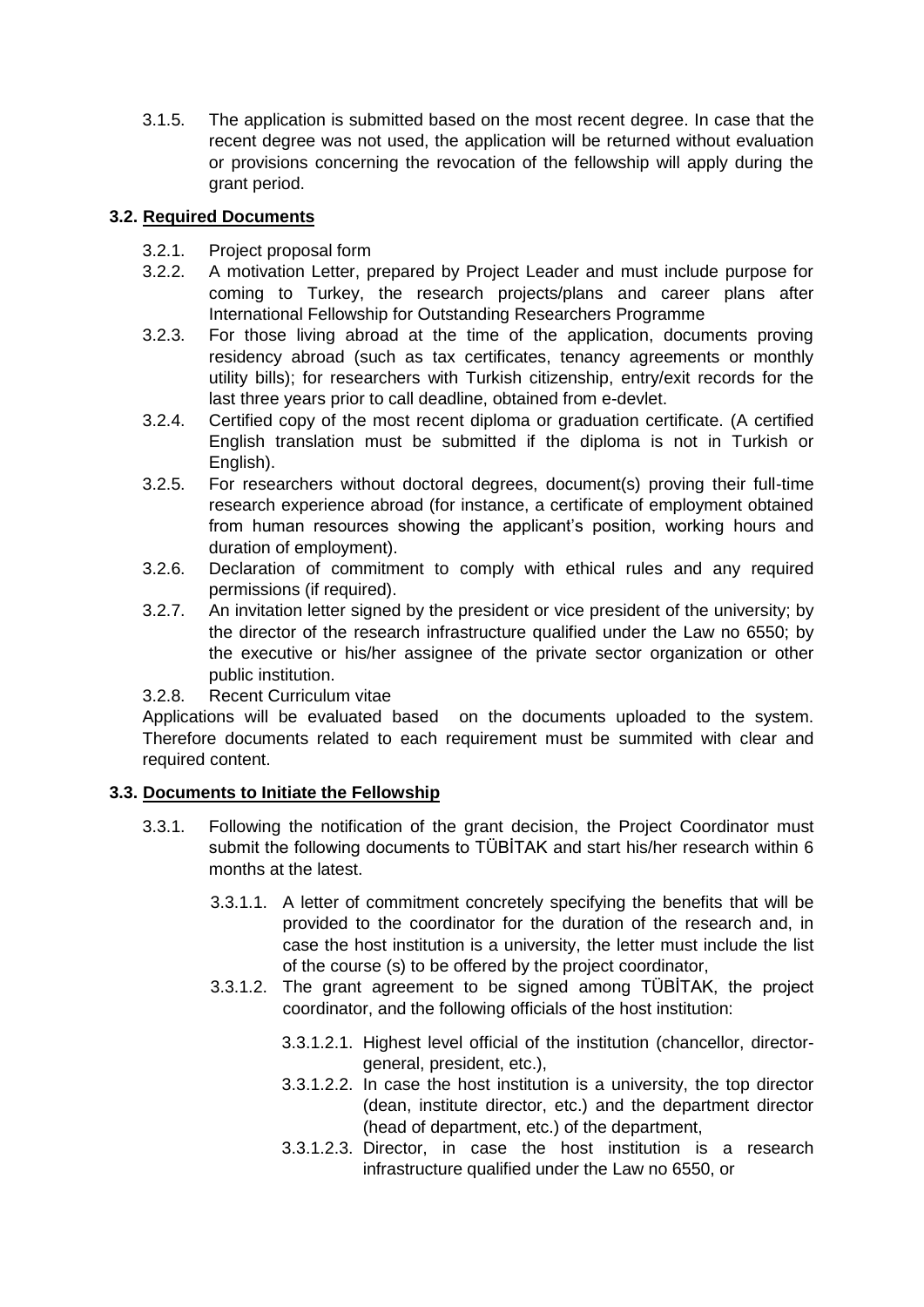- 3.3.1.2.4. Person/persons with the highest authority to represent the organization, in case the host institution is from private sector,
- 3.3.1.3. Originals or certified copies of the application documents uploaded to the system during application,
- 3.3.1.4. Ethics Committee Approval, if required.
- 3.3.2. The project coordinator may request a postponement of the project start date up to 6 months due to force majeure.

# **3.4. Method of Application**

- 3.4.1. Applications will be made online via e-bideb.tubitak.gov.tr within the dates determined in the call announcement.
- 3.4.2. Documents uploaded to the application system must be in Turkish or English. Certified Turkish or English translations must be provided for any documents prepared in other languages.
- 3.4.3. Uploading the required documents to the system will be sufficient, additional submission of documents to BIDEB is not required.
- 3.4.4. Following the announcement of the call evaluation result, applicants must submit the required documents to BİDEB.
- 3.4.5. The application may be withdrawn at any stage. For withdrawal, a wet-signature petition must be sent to BİDEB stating the application year and period. BİDEB will update the application after receipt of the petition.

## **4. Provisions Concerning the Research Grant**

## **4.1. Requirements and limitations for participation in the Research Project**

- 4.1.1. The requirements and limitations for participation in the research projects within the framework of this program as project coordinator, researcher or consultant are determined by the TÜBİTAK Presidency.
- 4.1.2. In case the host institution is a private sector organization, the host institution must be an equity settled company based in Turkey for the application to be valid.
- 4.1.3. Managers and partners of small, medium and large enterprises (KOBİ) may participate in the project, however high-level managers of private organizations which are not recognized as SMEs (KOBI) may not take part in the project team.
- 4.1.4. Participants with a contribution rate of less than 10% in the project may not become researchers. However, consultancy services may be procured from these persons, provided they meet the criteria for becoming a consultant.

### **4.2. Participation of International Researchers**

- 4.2.1. Researchers residing abroad may also take part in the project in cooperation with the project team in Turkey . The international researcher must be able to conduct and manage tasks on which researchers in Turkey have limited capabilities.
- 4.2.2. International researchers may take part in more than one project supported by TÜBİTAK, however they may only receive payment from one project. Researchers residing abroad may participate in projects for as researchers for min 1 to max 6 months in total during the project. The legal liabilities arising from their participation belong to host institution.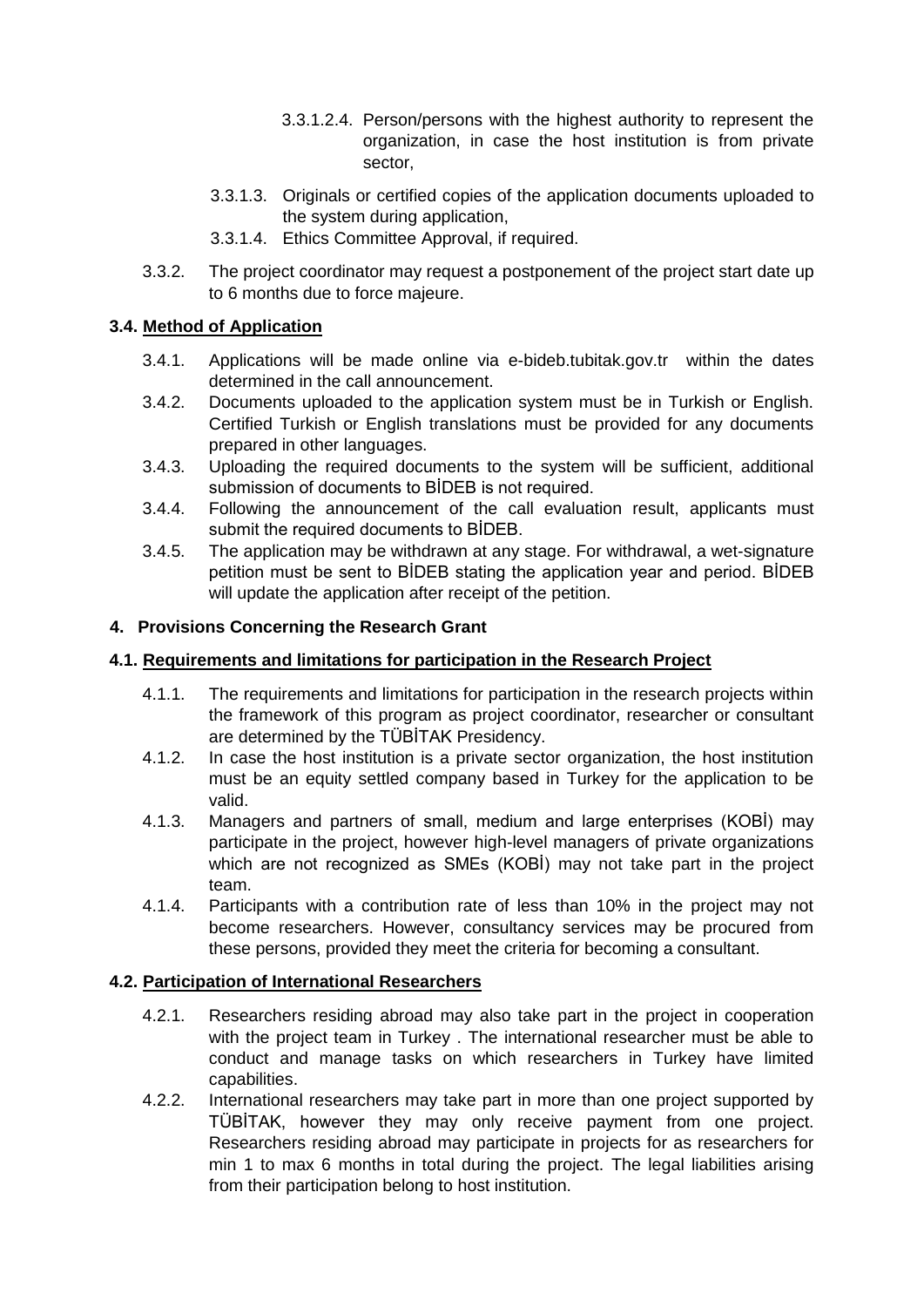4.2.3. Aforementioned researchers will be provided with 50% of the full – time monthly gross wages they receive from their institution abroad as service purchases from the project to compensate the time spent in the project and travel expenses. If the 50% of the wages gained abroad is less than the maximum amount of payment under the 2221 - Fellowships for Visiting Scientists and Scientists on Sabbatical Leave Program of BİDEB, then researchers would be provided with the maximum amount of payment of 2221 program.

# **4.3. Changes related to researchers or consultants in the projects**

- 4.3.1. Any change related to Researchers and Consultants, including appointment and dismissal, will be made through inquiries of the project coordinator and the approval of the Group Executive Committee.
- 4.3.2. After the start date of the project, the status of the researchers who plan to go abroad temporarily is decided by TUBITAK upon the written notification of the project coordinator.

# **5. Provisions for Scholarship Students**

# **5.1. Criteria for Awarding Scholarships to Students under the Program**

- 5.1.1. Turkish and foreign PhD students (excluding special and preparatory foreign language students) in Turkish universities can take part as scholarship students in the project.
- 5.1.2. Scholarship students are required to provide the scholarship conditions in BİDEB programs.
- 5.1.3. Students who are awarded a scholarship under this program may not receive support under any other BİDEB program during the project.
- 5.1.4. The issues related to the appointment, separation of scholarship students shall be regulated within the framework of the sub-regulatory procedures to be prepared.
- 5.1.5. The duration of the scholarships is limited to the duration of the project. The scientific preparation period of the scholarship student is not included in the scholarship period.
- 5.1.6. The scholarship shall be terminated in case scholarship student receives salary, income, commercial earnings etc. from other sources.

# **6. Evaluation**

Applications will be evaluated in two stages.

# **6.1. Eligibility Check**

Applications which do not meet one of the terms of application, which are submitted after the application deadline and which are submitted via fax or electronic mail will be returned during the eligibility check, without evaluation. However, if there are any missing application documents, the applicant will be asked to complete the documents within 15 days. Otherwise the application will be considered ineligible.

# **6.2. Scientific Evaluation**

Scientific Evaluation will be carried out by Turkish and/or foreign experts who have expertise in the relevant fields. Evaluations will be made in accordance with the following criteria:

6.2.1. Qualifications of the Project Coordinators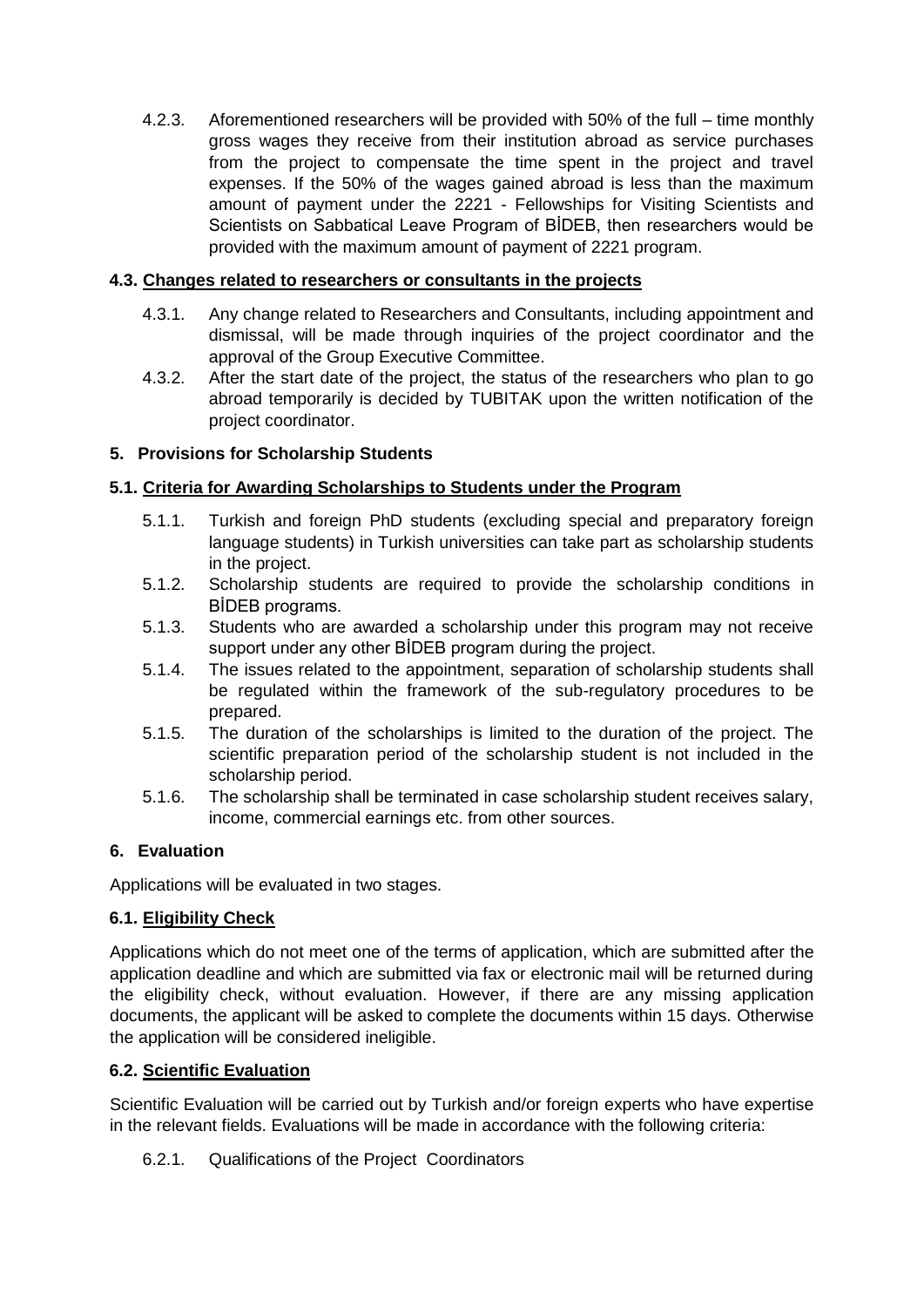Scientific qualifications of the researcher will be evaluated based on his/her curriculum vitae and on various other criteria, including the number of publications in the top 25% of the highest impact journals in the last 5 years, the ratio of papers in the top 10% most cited articles in the field, international projects, number of patents, the relative citation index, etc.

- 6.2.2. Evaluation of the Research Project
	- 6.2.2.1. Research project will be evaluated based on the following criteria:
		- 6.2.2.1.1. Excellence
			- Within the scope of the call the quality of the research project in terms of scientific and technologic, its level of novelty (innovation and invention potential) if applicable its interdisciplinary/multidisciplinary characteristics,
		- 6.2.2.1.2. Impact
			- Within the scope of the call the potential of the project's expected output and results for solving social problems, commercialization, reducing country's international trade, dependency and/or increasing her competitiveness in the relevant field
			- The plan to disseminate the project activities and outputs to various target groups
		- 6.2.2.1.3. Implementation
			- The consistency and efficiency of the work plan,
			- The feasibility of the work packages and the budget
			- The feasibility of the management structure of the project and the monitoring processes, including risk management,
			- The suitability of the infrastructure of host institutions.
	- 6.2.2.2. Panel evaluation results will be finalized upon the consent of the Group Executive Committee and the approval of the Presidency.
	- 6.2.2.3. The grant decision is announced to the project coordinator and the host institutions/organizations on the relevant web page.
	- 6.2.2.4. The coordinator will inform BİDEB concerning the researchers participating in the research project within a maximum of 3 months from the start of the project.

# **7. Monitoring and Finalization**

### **7.1. Financial Aspects**

- 7.1.1. After the start of the project the monthly fellowships for living expenses as well as the family living expenses of spouses and children will be transferred by TÜBİTAK before the tenth of each month to the account of the project coordinator, depending on the payment status.
- 7.1.2. Initial Research Grant payment will be transferred as a lump-sum by way of an advance payment to the project's private account opened by the host institution after the signing of the agreement. In case the host institution is a private sector organization, it will provide a guarantee for the amount of the research initial grant payment, based on the values specified in Law no. 4734. Research initial grant payment will be spent under the rules and procedures set out in article 2.2.9.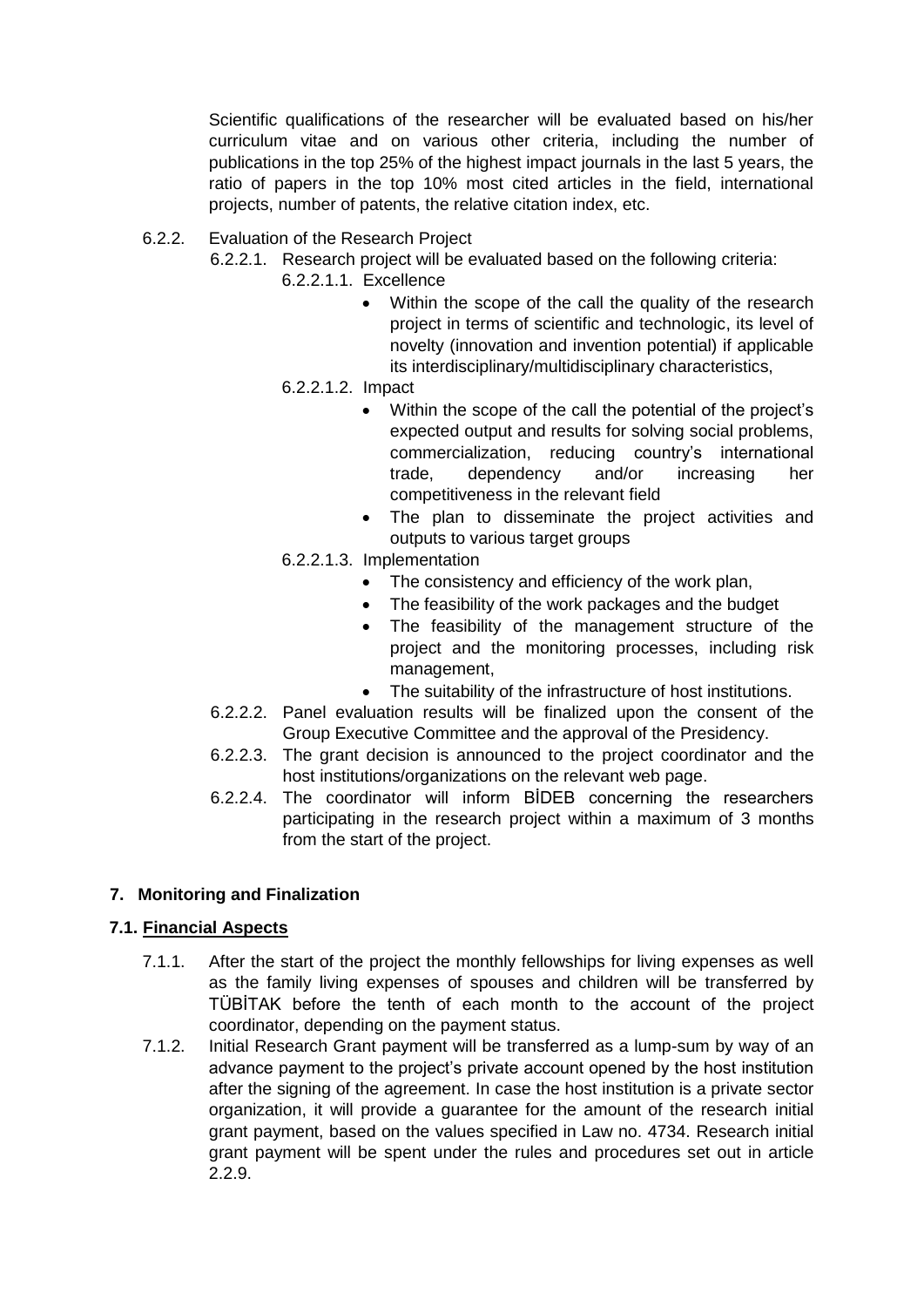- 7.1.3. The first term allocation of the budget for the research grant will be transferred to the project's bank account after the signing of the grant agreement by the parties, and the payments for the remaining terms will be transferred depending on the approval of the progress reports. If the host institution is a private sector, it will provide a guarantee for the amount of the highest term allocation of the grant, based on the values specified in the Act no. 4734.
- 7.1.4. Within the scope of the research grant, researchers involved in the services related to the project (excluding the coordinator) will receive Project Incentive Bonuses (PIB) at the amount determined by the Executive Council of TÜBİTAK. Of the total PIB, 50% will be paid after the approval of the progress reports, and 50% after the approval of the final report. If the host institution is a private sector organization, researchers working in that organization will receive payments at an amount equal to the Project Incentive Bonus.
- 7.1.5. Scholarship costs for the PhD students will be transferred to the project's bank account opened by the host institution, according to the periods specified under the grant agreement. Scholarships for the PhD students will be paid by the host organization within the first week of the month following the month they worked under the project.
- 7.1.6. Expenditures will be carried out within the framework of the principles applicable to the host institution in accordance with the TÜBİTAK legislation. The host institution is responsible for ensuring that the expenditures are in compliance with the provisions of the grant agreement and the legislation.
- 7.1.7. The institutional costs for the host institution will be transferred by TÜBİTAK to the project's private account, under the rules and procedures listed in article 2.2.9. In case the host institution is a private sector organization, general expenditures payment for the term will be transferred after the approval of the term's progress report. The host institution/organization is responsible for ensuring that the institutional budget is spent within the framework of the R&D.
- 7.1.8. The travel allowance for project coordinator, spouse and children is covered by TUBİTAK for the arrival in Turkey after submission the flight tickets for once only within the duration of the project.
- 7.1.9. Heath insurance contribution for project coordinator, spouse and children is covered after submission of the insurance documents within the duration of project. In case of commencement of Law No. 5510, insurance support shall be terminated.

# **7.2. Progress and Final Report**

- 7.2.1. Project coordinator is responsible for submitting progress reports to TÜBİTAK on the dates specified in the grant agreement as well as a final report at the end of the fellowship covering all scientific, technical, administrative and financial developments and outcomes of the project. The reports must be prepared in line with the detailed work plan proposed in the application.
- 7.2.2. Progress reports must be submitted within one month after the dates specified in the grant agreement at the latest, while the final report must be submitted within two months after the finalization date of the research. Progress and final reports must have reasoned expenditure breakdowns for the relevant term in their attachment. In case the host institution is a private sector organization or a foundation university, a Certified Public Accountant report must be included as well.
- 7.2.3. Progress reports and final report will be assessed by expert consultants appointed by TÜBİTAK.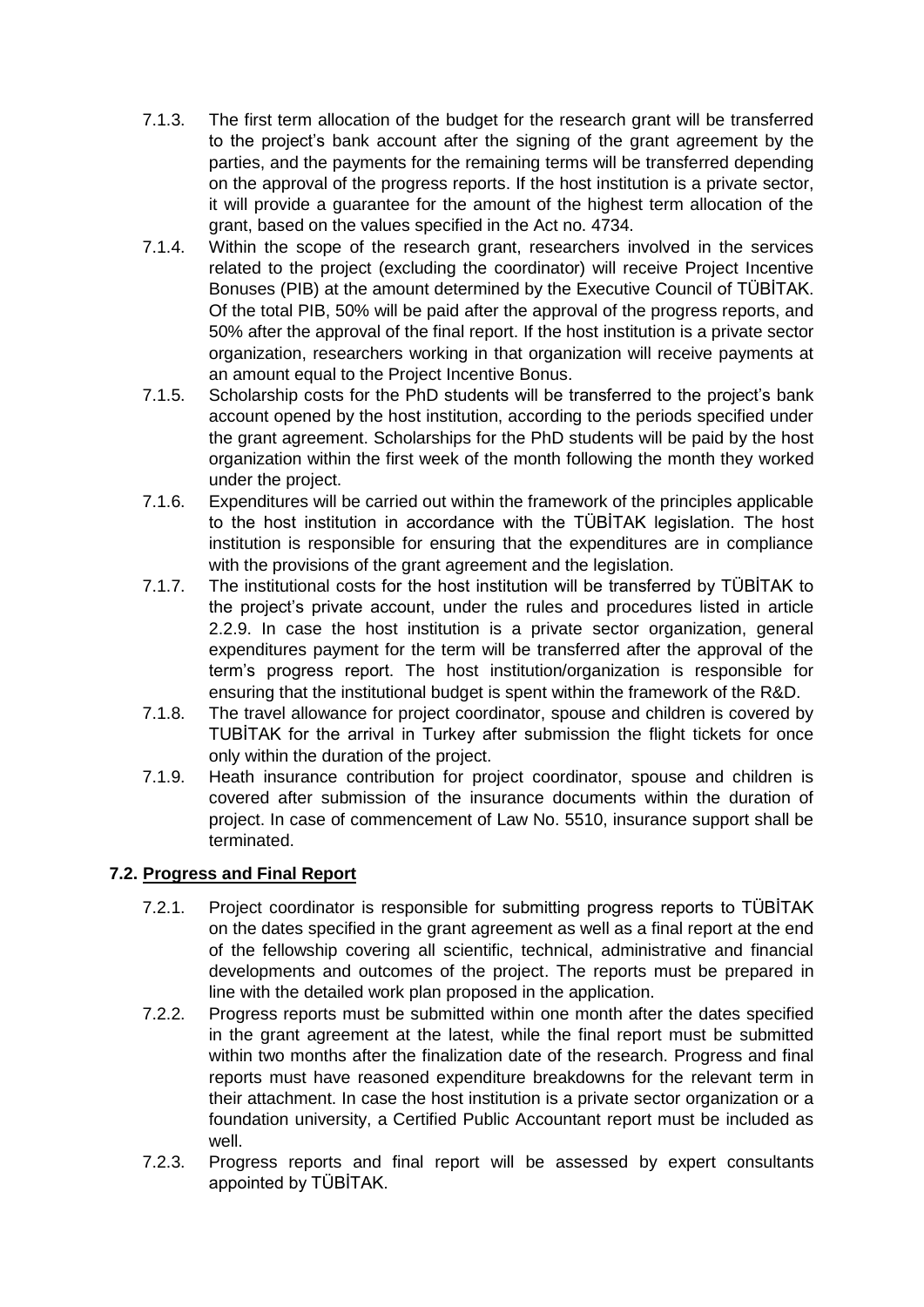- 7.2.4. Where it is necessary, TÜBİTAK may invite the project coordinator for a briefing concerning the development of the project or may appoint a person and/or persons to conduct a scientific, technical, administrative and financial inspection and audit of the research.
- 7.2.5. Final reports will be approved or rejected by the Group Executive Committee, following an evaluation by TÜBİTAK-appointed experts. Upon approval of final report, the project is considered as completed. For the rejected project, the revocation or abolition are applied depending on the reason for rejection. Following the completion of the project, any remaining balance in the project's bank account will be returned to the TÜBİTAK account.

## **7.3. Suspension, Abolition And Revocation**

7.3.1. Suspension, abolition and revocation of the project will be carried out in accordance with the Rules and Procedures on the Implementation of Scholarship and Department of Science Fellowships and Grant Programs of the TÜBİTAK.

## **7.4. Other Provisions**

- 7.4.1. In case the host institution is a university, the project coordinator must also give lecture at least one course in a term at the host institution.
- 7.4.2. It is under the responsibility of the project coordinator to notify any address, email or phone number changes to BİDEB within two weeks at the latest.

### **8. Ethical Rules**

8.1. All parties signing the grant agreement must abide by the universal scientific research and scientific publication rules during the implementation of the project. Where required by the study, Ethics Committee Approval and other necessary legal and special permissions must be obtained. In case of a violation of the rules listed above, proceedings will be started on those concerned as per the provisions of the TÜBİTAK Research and Publication Ethics Board Regulations or the Industrial Ethics Board.

### **9. Call Calendar**

| <b>Application Period</b> | Date<br>Jpening | Closing<br>Date |
|---------------------------|-----------------|-----------------|
| 2018                      | 5/              | 15/02/2019      |

### **10. Relevant Regulations**

- 10.1. The Rules and Procedures of The Department of Science Fellowships and Grant Programs under The Scientific and Technological Research Council of Turkey
- 10.2. The Guideline with regard to the Evaluation and Monitoring of Applications and Reports by Panel/Advisor/Advisory Board Method under BIDEB The Science Fellowships and Grant Programs
- 10.3. The Rules and Procedures with regard to the spending of the grant transferred for the project from TUBITAK's resources to the General Budgeted Public Administrations and the Special Budgeted Administrations, and the Spending of the Projects with External Support run by TUBITAK.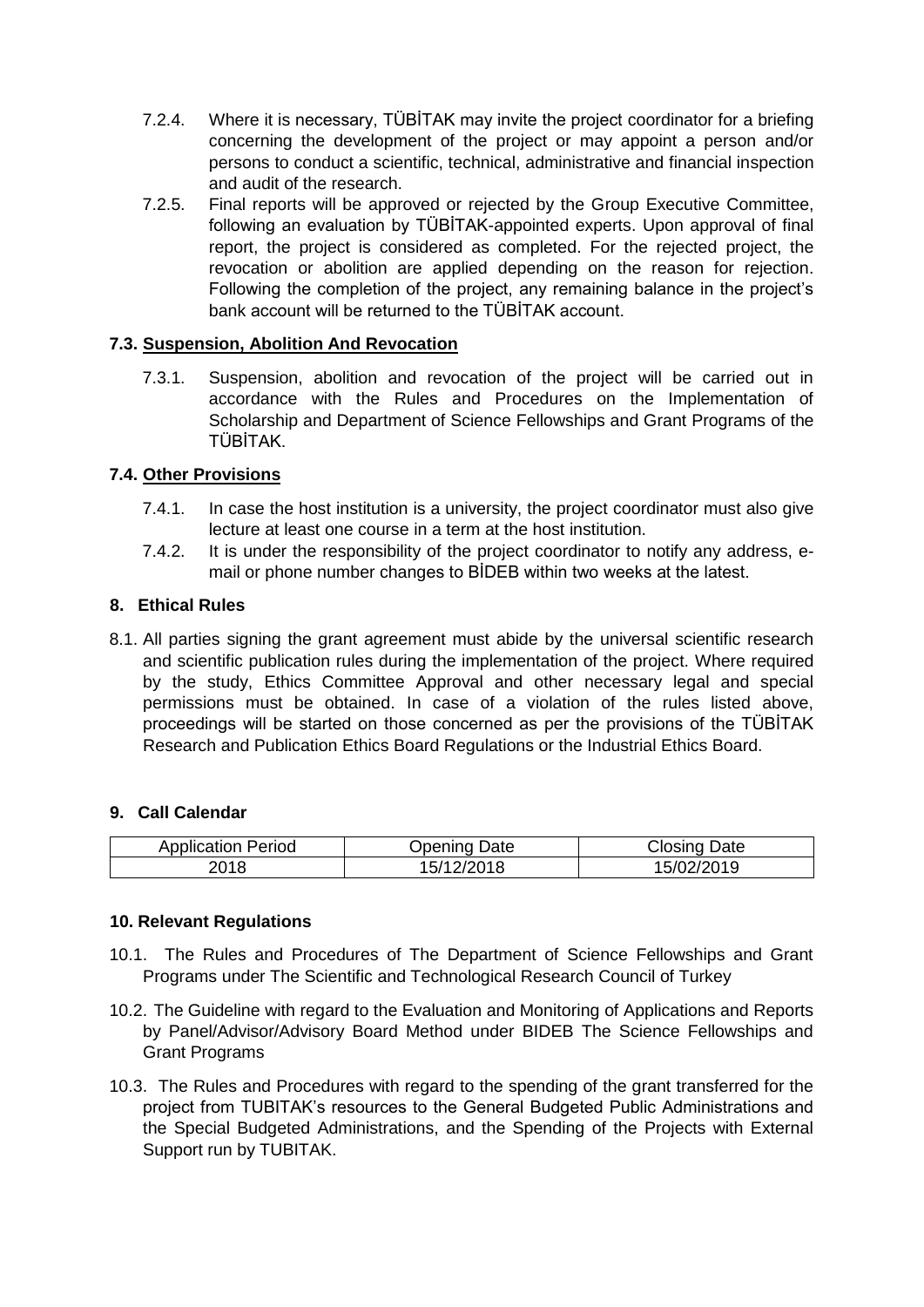- 10.4. The Procedures with regard to the Transfer, Spending, Accounting and Controlling of the grant transferred for the project from TUBITAK's resources to Private Institutions and Foundation Universities Rules on the Expenditure of the Amounts to be Transferred to the Public Institutions and Administrations Without General and Special Budgets from TÜBİTAK Resources for Projects
- 10.5. The Procedures with regard to the grant transferred for the project from TUBITAK's resources to Public Institutions and Organizations except the General and Special Budgeted Institutions

Group Executive Committee decisions shall apply in the cases where no clear rule is mentioned in the related regulation and in the announcement of this call.

## **11. Definitions and Abbreviations**

- **President:** The President of TÜBİTAK
- **Presidency:** The Presidency of TÜBİTAK
- **BİDEB:** The Science Fellowships and Grant Programs
- **Experienced Researcher:** Researchers who have **worked 4 years as at least an Assistant Professor** abroad or a**t least 6 years full time research experience** abroad obtaining bachelor's degree.
- **Early Stage Researcher:** Researchers at the beginning of their careers who have **obtained a doctoral degree within the last 4 years, hold a position of at least Assistant Professor and/or carried out his/her research postdoctoral research**  or

**at least 4 years of full-time research experience** abroad after obtaining bachelor's degree

- **General Expense:** Expenses of support personnel, electricity, water, heating, maintenance and repair, communication, rent, stationery, consumable material, furnishing etc. for implementation of the project
- **Progress Report:** Reports prepared by the project coordinator on the dates specified in the grant agreement, in accordance with the format and procedure specified by TÜBİTAK
- **Group Executive Committee (GEC):** The Executive Committee that provides opinion, suggestion and decision related to the Group activities under BİDEB
- **Private Account:** The bank account that is opened by host institution in any bank for the transfer of grant and used only for the expenses of the project
- **Private Sector Organization:** Resident capital companies in Turkey
- **Panel:** Meeting organized by the expert scientists who take part in evaluating the scholarship and grant applications
- **Expert:** Experts appointed to present their opinions in the meeting to evaluate the applications for the scholarships and grants carried out by BİDEB
- **Grant Agreement:** The written agreement and any attachments thereof signed by TÜBİTAK, the project manager and the host institution/organization, setting out the scope and duration of the grant as well as legal, administrative and financial provisions, intellectual and industrial property rights, special terms and the liabilities of the parties
- **Project Duration:** The period of time between the start and end dates specified in the grant agreement
- **Project Incentive Bonus:** The payments made for the duration of the project to the personnel of public institutions or organizations who are assigned to the project and who provide services related to the project depending on their position, which are no